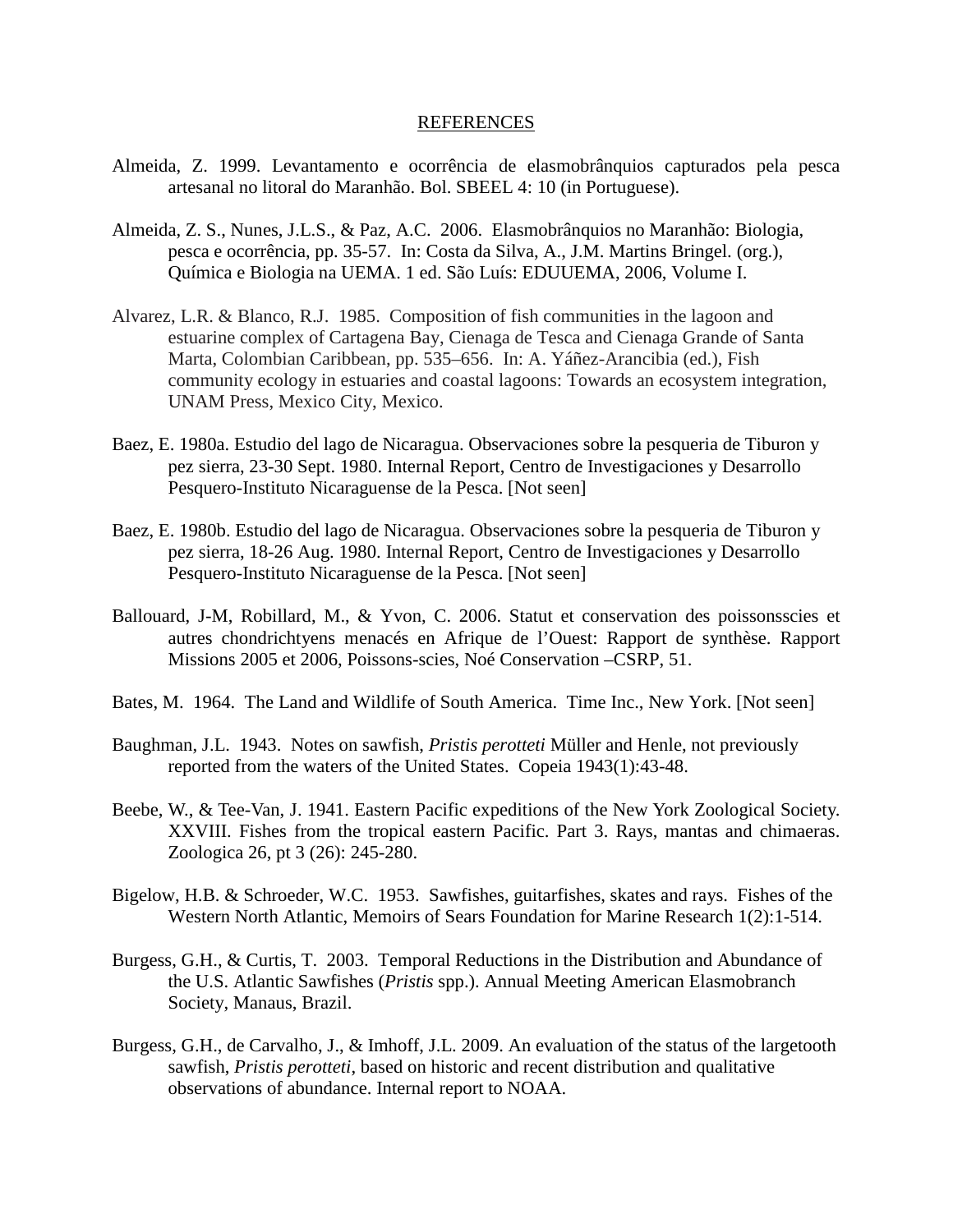Bussing, W.A. 2002. Freshwater fishes of Costa Rica. Universidad de Costa Rica, 504 p.

- Camhi, M., Fowler, S., Musick, J., Bräutigam, A., & Fordham, S. 1998. Sharks and their relatives: Ecology and conservation. Occasional Paper of the IUCN Species Survival Commission.
- Castro-Aguirre, J.L. 1978. Catalogo sistematico de los peces marinos que penetran a las aguas continentales de Mexico con aspectos zoogeograficos y ecologicos. Direccion General del Instituto Nacional de Pesca, Serie Cientifica 19.
- Cervignón, M.F. 1966a. Los Peces Marinos de Venezuela, Tomo I. Estacion de Investigaciones Marinas de Margarita, Fundacíon La Salle de Ciencias Naturales, Caracas, Venezuela, 436 pp.
- Cervignón, M.F. 1966b. Los Peces Marinos de Venezuela, Tomo II. Estacion de Investigaciones Marinas de Margarita, Fundacíon La Salle de Ciencias Naturales, Caracas, Venezuela, 456 p.
- Charvet-Almeida, P. 2002. Sawfish trade in the north of Brazil. Shark News 14: 9.
- Charvet-Almeida, P. & Faria, V.V. 2008. *Pristis perotteti*, pp. 33-35. In A.B.M. Machado, G.M. Drummond and A.P. Paglia (Org.), Livro Vermelho da Fauna Brasileira Ameaçada de Extinção (Série Biodiversidade). Belo Horizonte: Fundação Biodiversitas II.
- Chirichigno F., & Cornejo, N. 2001. Catalogo comentado de los peces marinos del Perú. Instituto del Mar del Perú, Publicacione especial, abril 2001, p 185.
- Compagno, L.J.V. & Cook, S.F. 1995. The exploitation and conservation of freshwater elasmobranchs: Status of taxa and prospects for the future. In: M.I. Oetinger and G.D. Zorzi, (eds.), The biology of freshwater elasmobranchs. The Journal of Aquariculture and Aquatic Science 7: 62-90.
- Compagno, L.J.V., Cook, S.F., & Fowler, S.L. 2006. *Pristis microdon*. In: IUCN 2009. IUCN Red List of Threatened Species. Version 2009.1. [<www.iucnredlist.org>](http://www.iucnredlist.org/). Downloaded on 30 October 2009.
- Cook, S.F., Compagno, L.J.V., & Oetinger, M.I. 2005. Largetooth sawfish *Pristis perotteti*. In: Fowler et al., 2005. Sharks, rays and chimaeras: The status of the chondrichthyan fishes. IUCN SSC, Cambridge, UK and Gland, Switzerland.
- Dahl, G. 1964. Los Peces del Norte de Colombia. [Not seen]
- Dahl, G. 1971. Los Peces del Norte de Colombia. Ministerio de Agricultura, Instituto de Desarrollo de los Recursos Naturales Renovables, Bogota, Colombia, 391 p.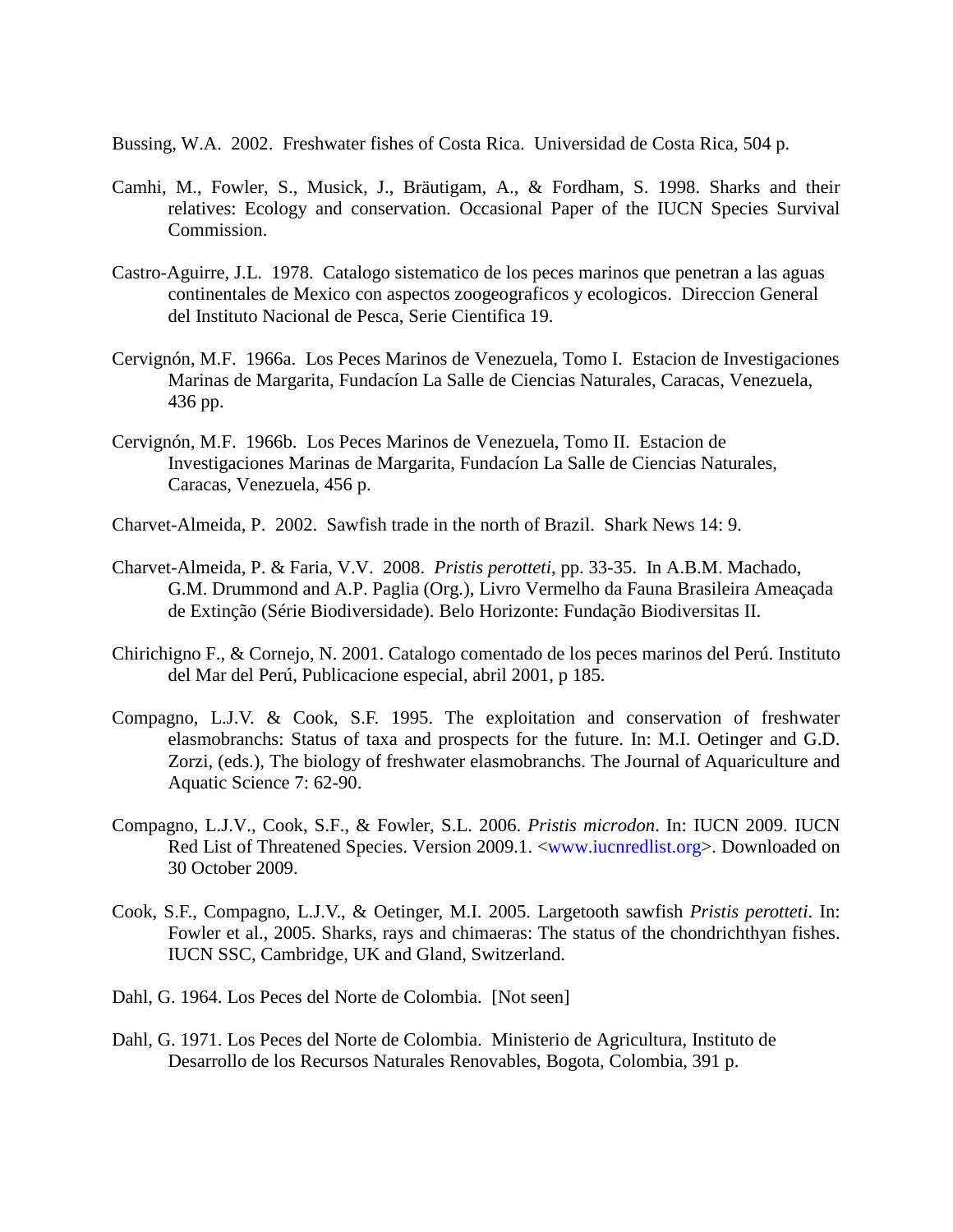- Faria, V. V. 2007. Taxonomic review, phylogeny, and geographic population structure of the sawfishes (Chondrichthyes, Pristiformes). Ph.D. dissertation, Iowa State University, Ames, Iowa, 219 p.
- Fowler, H.W. 1936. The marine fishes of West Africa: based on the collection of the American Museum Congo Expedition, 1909-1915. Bulletin of the American Museum of Natural History 70(1): 1-606. [Not seen]
- Fowler, H.W. 1941. A list of the fishes known from the coast of Brazil. Arquivos de Zoologia do Estado de Sao Paulo 3(6):115-184.
- Frank & Rodriguez. 1976. [cited by Mejia, L.S. and A. Acero P. (eds) 2002, not seen]
- Furneau, R. 1969. The Amazon. G. P. Putnam's Sons, New York. [Not seen]
- Garman, S. 1913. The Plagiostomia. Memoirs of the Museum of Comparative Zoology, Harvard. No. 36, 515 pp.
- Gill, T. & Bransford, J.F. 1877. Synopsis of the fishes of Lake Nicaragua. Proceedings of the Academy of Natural Sciences of Philadelphia 1877:175-191.
- Hagberg, A.H. 1968. Informe sobre las investigaciones preliminares en al Lago de Nicaragua. Proyecto Regional de Desarrollo Pesquero en Centro America. PNUD(FE)-FAO-CCDP, San Salvador, 14 p. [Not seen]
- Jordan, D.S. & Evermann, B.W. 1896. The fishes of North and Middle America: A descriptive catalogue of the species of fish-like vertebrates found in the waters of North America, north of the Isthmus of Panama. Bulletin of the U.S. National Museum 47: 60-61.
- Lessa, R. 1986. Levantamento faunístico dos elasmobrânquios (Peixe, Chondrich-thyes do littoral do Estado do Maranhão, Brasil). Boletim Laboratório Hidrobiologia São Luís. 7: 27-41.
- Lessa, R., Santana, F.M., Rincón, G., Gadig, O.B.F. & El-Deir, A.C.A. 1999. Biodiver-sidade de elasmobrânquios do Brasil. Necton-Elasmobrânquios, Recife, Brazil, 154 p.
- Longley, W.L. (ed.). 1994. Freshwater inflows to Texas bays and estuaries: Ecological relationships and methods for determination of needs. Texas Water Develop-ment Board and Texas Parks and Wildlife Department, Austin, TX, 386 p.
- Marden, L. 1944. A land of lakes and volcanoes. National Geographic 86:161-192 + pl. I-XVI.
- Marlier, G. 1967. Hydrobiology in the Amazon region. In: Lent, H. (ed.), Atas do Simposio sobre a Biota Amazonica, Vol. 3: Limnologia, Conselho Nacional de Pesquisas, Rio de Janeiro. [Not seen]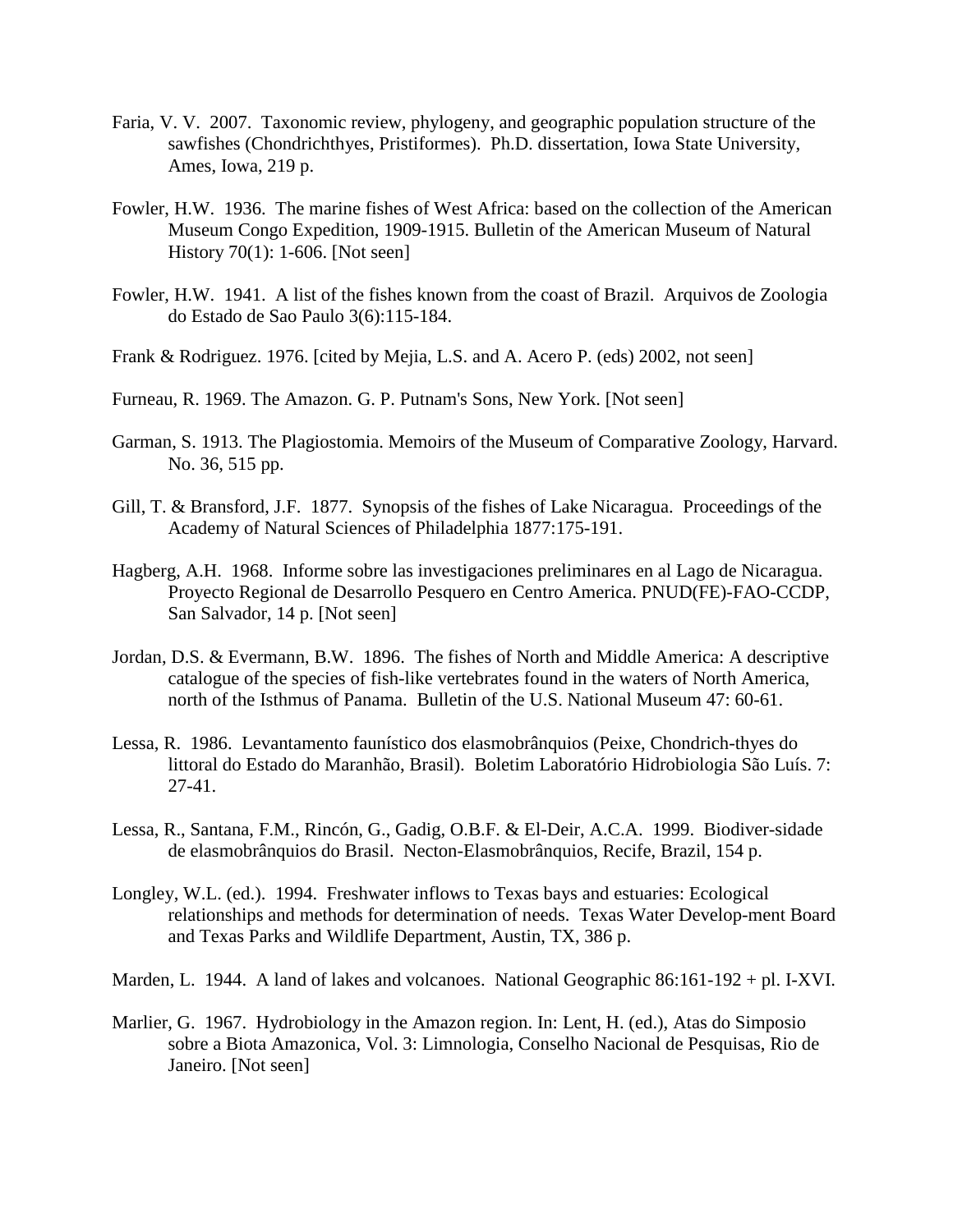- Martins-Juras, I. da A. G., Juras, A.A., & Menezes, N.A. 1987. Relação preliminar dos peixes da ilha de São Luís, Maranhão, Brasil. Revista Brasiliera de Zoologia 4(2):105-113.
- McDavitt, M.T. 2002. Lake Nicaragua revisited: Conversations with a former sawfish fisherman. *Shark News* 14: 5.
- McDavitt, M. T. 2006. Summary of Trade in Sawfishes and Sawfish Parts. University of Virgina School of Law. Version 3.2006.4.
- McDavitt, M. T. & Charvet-Almeida, P. 2004. Quantifying trade in sawfish rostra two examples. *Shark News* 16:10-11. Newsletter of the Shark Specialist Group. Naturebureau, Newbury, UK.
- McEachran, J.D. & Fechhelm, J.D. 1998. Fishes of the Gulf of Mexico Volume 1. University of Texas Press, Austin, Texas, 1112 p.
- Meek, S.E. 1907. Synopsis of the fishes of the great lakes of Nicaragua. Field Columbia Museum Publ. 121, Zool. Series 7(4):97-132.
- Menni, R.C. & Lessa, R.P.T. 1998. The chondrichthyan community off Maranhão (northeastern Brazil) II. Biology of species. Acta Zoológica lilloana 44(1): 69-89.
- Miles, C. 1945. Some newly recorded fishes from the Magdalena River system. Caldasia 3(15):453-464.
- Musick, J.A., Harbin, M.M., Berkeley, S.A., Burgess, G.H., Eklund, A.M., Findley, L., Gilmore, R.G., Golden, J.T., D.S. Ha, Huntsman, G.R., McGovern, J.C., Parker, S.J., Poss, S.G., Sala, E., Schmidt, T.W., Sedberry, G.R., Weeks, H., & Wright, S.G. 2000. Marine, estuarine, and diadromous fish stocks at risk of extinction in North America (exclusive of Pacific salmonids). Fisheries 25(11):6-30.
- National Sawfish Encounter Database. 2009. Florida Museum of Natural History. Available at: http://www.flmnh.ufl.edu/fish/sharks/sawfish/sawfishdatabase.html
- National Marine Fisheries Service (NMFS). 2009a. Recovery Plan for Smalltooth Sawfish (*Pristis pectinata*). Prepared by the Smalltooth Sawfish Recovery Team for the National Marine Fisheries Service, Silver Spring, Maryland.
- NMFS. 2009b. Listing Endangered and Threatened Species and Designating Critical Habitat: Notice of Finding on a Petition To List the Largetooth Sawfish (*Pristis perotteti*) as an Endangered or Threatened Species Under the Endangered Species Act. Federal Register 74, No. 144: 37671- 37674.
- NMFS Status Review of the Largetooth Sawfish (*Pristis perotteti*). 2010. National Marine Fisheries Service, St. Petersburg, Florida.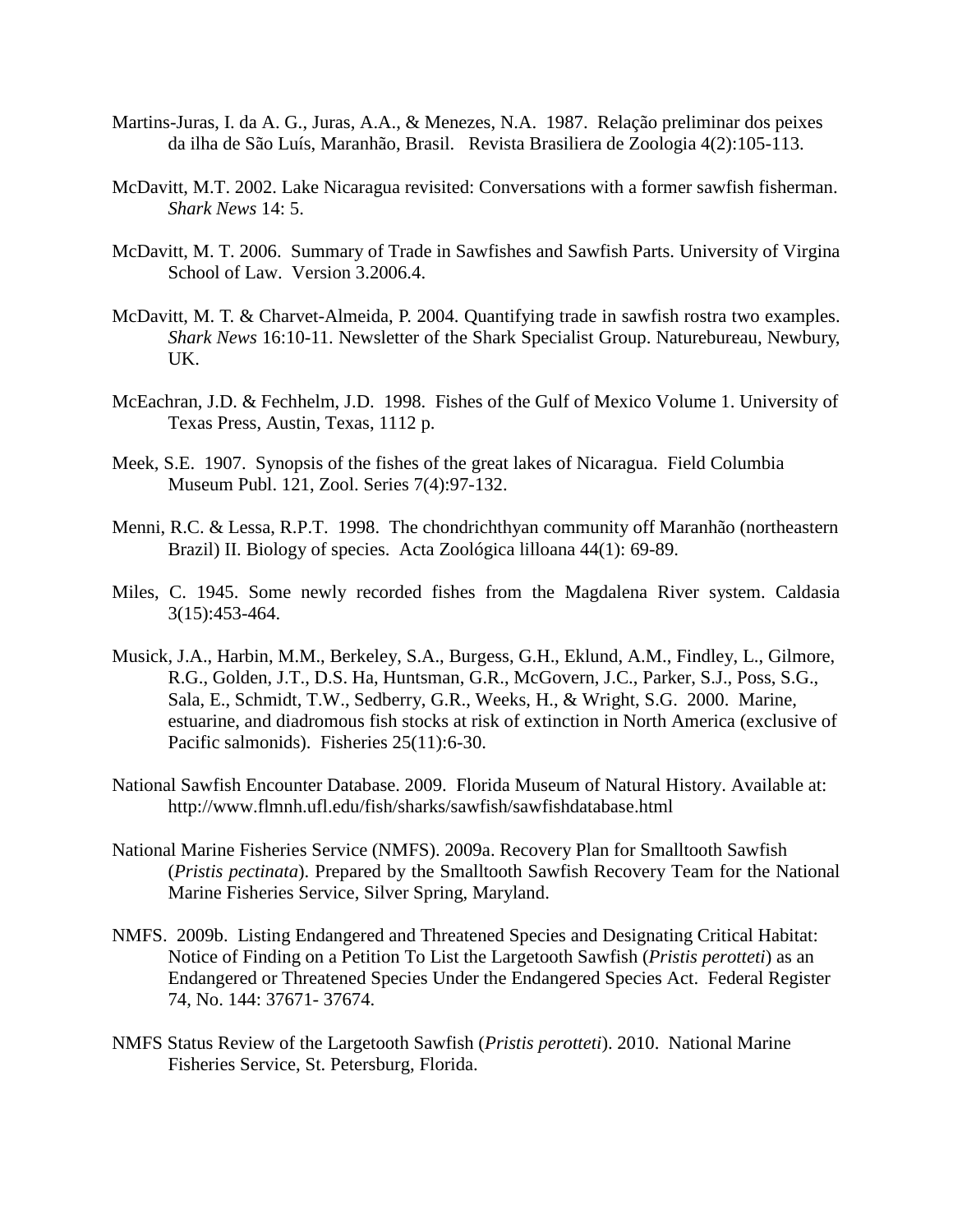- Oetinger, M.I. 1978. Post-embryonic development of the sawfish *Pristis perotteti* Muller and Henle, 1841. Thesis. University of Nebraska, School of Life Sciences. Lincoln, Nebraska.
- Peverell, S. C. 2006. Age and growth of four Pristid species common to the Queensland Gulf of Carpetaria, Australia. Australian Marine Sciences Association 44<sup>th</sup> Annual Conference. Oral Presentation Abstracts, URL: http://www.amsa.asn.au/conference/conf2006/images/AMSA2006\_OralAbstracts-.pdf
- Regan, C.T. 1908. Pisces. *In:* Godman, F. D. and O. Salvin. (eds.), Biologia Centrali-Americana, London 8:1-203. [Not seen]
- Ruiz-Luna, A., Acosta-Velazquez, J., & Berlanga-Robles, C.A. 2008. On the reliability of the data of the extent of mangroves: A case study in Mexico. *Ocean and Coastal Management*, 51 (4), pp. 342-351.
- Saunders, G.B., Holloway, A.D., & Handley, C.O. 1950. A fish and wildlife survey of Guatemala. U.S. Fish and Wildlife Service, Special Scientific Report 5: 1-162.
- Simpfendorfer, C.A. 2000. Predicting population recovery rates for endangered western Atlantic sawfishes using demographic analysis. Environmental Biology of Fishes 58: 371–377.
- Springer, V.G. & Woodburn, K.D. 1960. An ecological study of the fishes of the Tampa Bay area. Florida State Board of Conservation, Professional Paper Series 1:1-104.
- Stedman, S. & Dahl, T.E. 2008. Status and trends of wetlands in the coastal watersheds of the Eastern United States 1998 to 2004. National Oceanic and Atmospheric Administration, National Marine Fisheries Service and U.S. Department of the Interior, Fish and Wildlife Service.
- Stride, R. K. and V. da S. Batista. 1992. Pesca experimental de tubarão com redes de emalhar no litoral Maranhense. São Luís, Maranhão, 160 p. [not seen]
- The Times Recorder. 1975. "Consumers want to know about fish…" Zanesville, Ohio: Page 5C.
- Thorburn, D., Morgan, D., Gill, H., Johnson, M., Wallace-Smith, H., Vigilante, T., Croft, I., & Fenton, J. 2004. *Biology and cultural significance of the freshwater sawfish (Pristis microdon) in the Fitzroy River Kimberley, Western Australia*. Report to the Threatened Species Network.
- Thorson, T. B. 1970. A tagging study of the fresh water elasmobranchs of Central America. Current investigations dealing with elasmobranch fishes 21.
- Thorson, T.B. 1973. Sexual dimorphism in number of rostral teeth of the sawfish, *Pristis perotteti* Müller and Henle, 1841. Transactions of the American Fisheries Society 102(3): 612-614.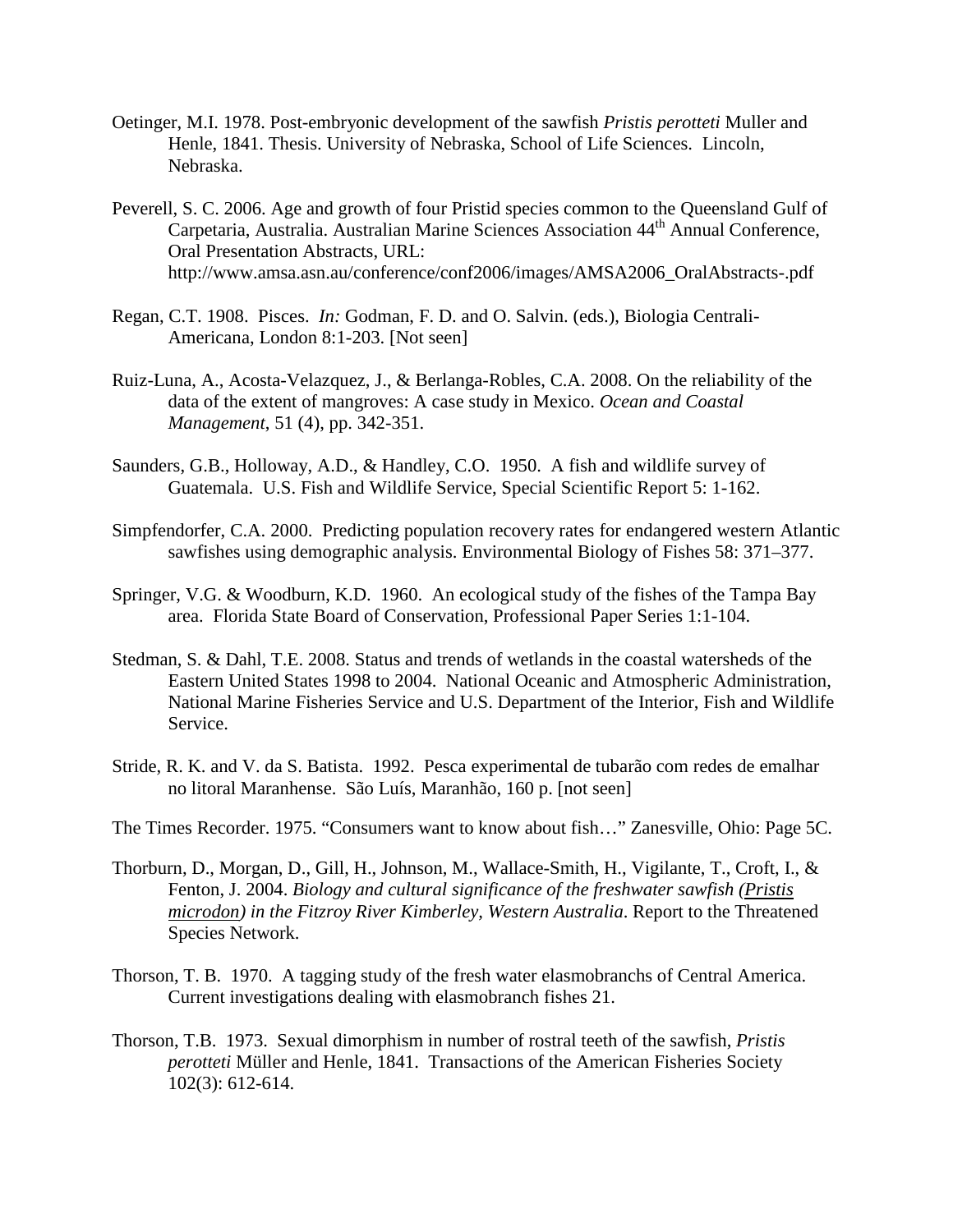- Thorson, T.B. 1974. Occurrence of the sawfish, *Pristis perotteti*, in the Amazon River, with notes on *P. pectinatus*. Copeia 1974(2): 560-564.
- Thorson, T.B. 1976a. Observations on the reproduction of the sawfish, *Pristis perotteti*, in Lake Nicaragua, with recommendations for its conservation, pp. 641-650. *In:* Thorson, T.B. (ed.), Investigations of the Ichthyofauna of Nicaraguan Lakes, University of Nebraska, School of Life Sciences, Lincoln, NE.
- Thorson, T.B. 1976b. The status of the Lake Nicaragua shark: an updated appraisal, pp. 561- 574. *In:* Thorson, T.B. (ed.), Investigations of the Ichthyofauna of Nicarag-uan Lakes, University of Nebraska, School of Life Sciences, Lincoln, NE.
- Thorson, T.B. 1978. Marine fish in a fresh-water lake. Explorers Journal (Sept.): 114-119.
- Thorson, T.B. 1982a. The impact of commercial exploitation on sawfish and shark pop-ulations in Lake Nicaragua. Fisheries 7: 2-10.
- Thorson, T.B. 1982b. Life history implications of a tagging study of the largetooth saw-fish, *Pristis perotteti*, in the Lake Nicaragua-Río San Juan system. Environmental Biology of Fishes 7: 207-228.
- Thorson, T.B. 1987. Human impacts on shark populations, pp. 31-37. *In:* Cook, S. (ed.), Sharks: an inquiry into biology, behavior, fisheries, and use, Oregon State University, Portland.
- Thorson, T.B., Cowan, C.M., & Watson, D.E. 1966a. Sharks and sawfish in the Lake Izabal-Rio Dulce system, Guatemala. Copeia 1966: 620-622.
- Thorson, T.B., Cowan, C.M., & Watson, D.E. 1966b. The status of the freshwater shark of Lake Nicaragua. Copeia 1966(3): 385-402.
- United Nations Environment Programme (UNEP). 2008. National biotechnology and biosafety framework of Guinea-Bissau. Report to the Ministry of Natural Resources and environment.
- Vakily, J.M., Camara, S.B., Mendy, A.N., Marques, V., Samba, B., dos Santos, A.J., Sheriff, M.F., Ould Taleb Sidi, M., & Pauly, D. 2002. *Poissons marins de la sous-région africaine*. EUR 20379 FR, Commission Européene, Bruxelles. 124 pp.
- Valiela, I., Bowen, J.L., & York, J.K. 2001. [Mangrove forests: One of the world's threatened](http://caliber.ucpress.net/doi/abs/10.1641/0006-3568%282001%29051%5B0807:MFOOTW%5D2.0.CO%3B2)  [major tropical environments.](http://caliber.ucpress.net/doi/abs/10.1641/0006-3568%282001%29051%5B0807:MFOOTW%5D2.0.CO%3B2) BioScience 51(10): 807-815.
- Wainwright, T.C., & Kope, R.G. 1999. Methods of Extinction risk assessment developed for U.S. West Coast Salmon. ICES Journal of Marine Science 56: 444-448